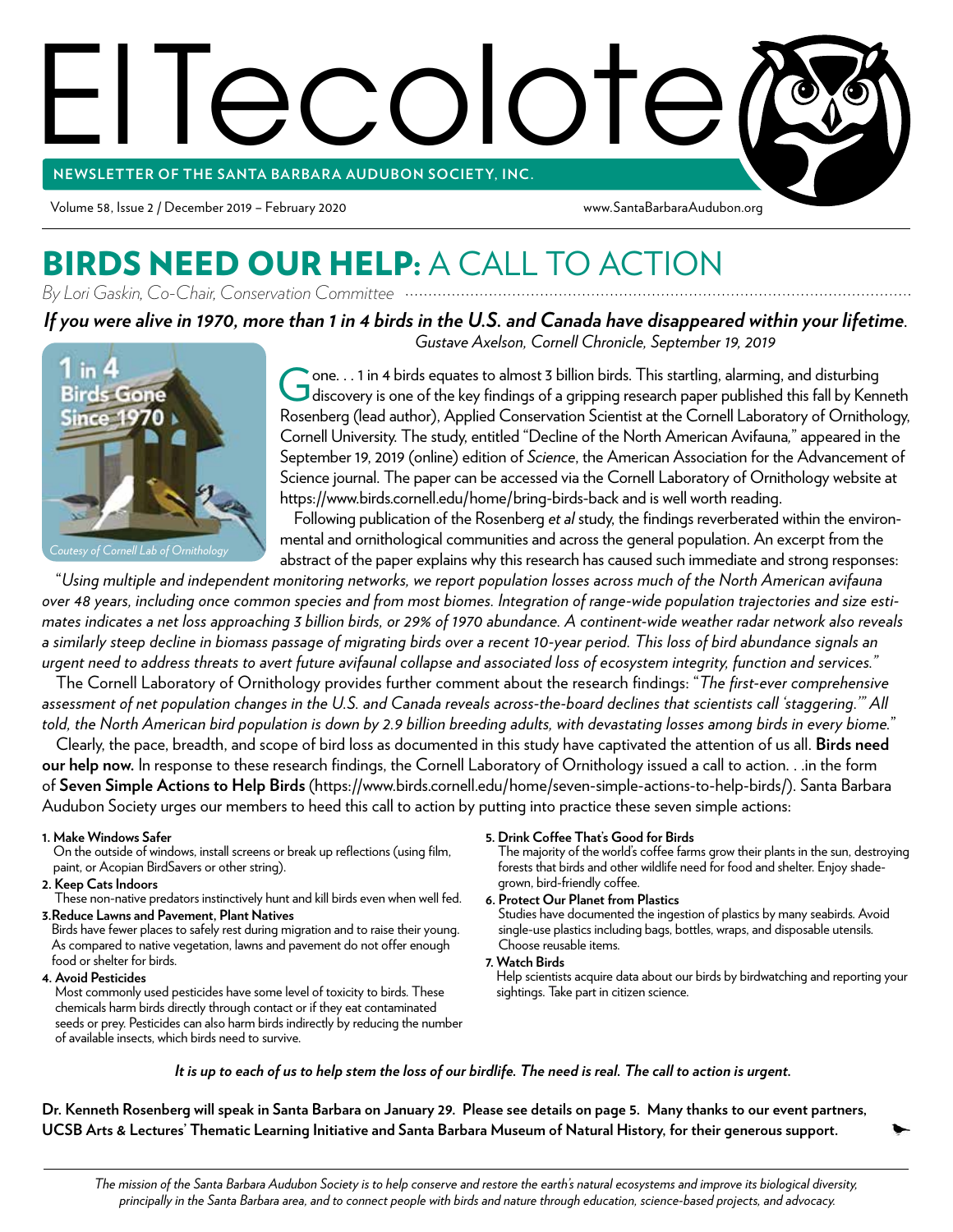## SBAS: NEWS

### THE 120TH AUDUBON CHRISTMAS BIRD COUNT

*By Rebecca Coulter*

**P** reparations for Audubon's annual Christmas Bird Count (CBC), to be held on **Saturday, January 4, 2020**, are well underway as compilers Rebecca on **Saturday, January 4, 2020**, are well underway as compilers Rebecca Coulter, Liz Muraoka, Joan Murdoch, and Libby Patten put their minds to the massive volunteer effort.

After last winter's decent rainfall, expectations were high that the fall migration might be better than for the past few years. But it wasn't the case, and birders around the region have noted low numbers of expected wintering species, as well. Coupled with bad news from recent national reports about alarming decreases in bird populations, the season has been challenging. Ironically, the rainfall seems to have had a positive effect on the health of non-native eucalyptus and tipu trees, leaving them free of psyllids, the insect buffet that normally draws



birds. Nonetheless, we continue to haunt our local patches for positive signs. There are places on the coast where water still flows in creeks, something we haven't seen in the fall for nearly a decade. And the appearance of Red-breasted Nuthatches this season is a tonic, pointing to a moderate "irruption" year for this montane species.

On a much brighter note, North Campus Open Space is a prime example of "if you build it, they will come." Since its official public opening last fall, a wide array of species has populated the diverse habitats that have been painstakingly restored. Now that birders and other enthusiasts can explore this space, we can continue to document its bright future as habitat *gained*.

We take pride as a community in the quality of our citizen science. In this time of change—local, regional, global—participating in the CBC is a way for us to contribute to the truth of the matter, the real numbers, the science. And while it may not be a pretty picture across the board, by putting our efforts out in the field to take a hard look, we may find that in addition to compiling the data, there are gifts to be found in simply witnessing the lands we love and their inhabitants—and in so doing, strive to protect them.

- More information: santabarbaraaudubon.org/santa-barbara-christmas-bird-count.
- Questions? Email: infocbc@santabarbaraaudubon.org.
- Ready to sign up? Email: signupcbc@santabarbaraaudubon.org

The count circle's center point is the intersection of Cathedral Oaks Rd and Highway 154, and radiates out 7.5 miles in all directions. Before Count Day, you can help by keeping eyes open and ears tuned during your birding outings and daily rounds within these boundaries. Let us know about the following interesting or unusual birds:

- Blue-winged Teal
- Greater Scaup
- Mountain Quail
- Virginia Rail
- Wilson's Snipe
- Greater Roadrunner
- Owls *except* Great Horned or Barn
- White-throated Swift
- Hummingbirds *except* Anna's or Allen's
- Sapsuckers other than Red-breasted
- Horned Lark
- Any swallows
- Rock or Pacific Wrens
- Common Raven
- Warbler species *except* Orange-crowned, Yellow-rumped, Townsend's, or Common Yellowthroat
- Any tanagers
- Any grosbeaks
- Lark Sparrow
- Any orioles
- Lawrence's Goldfinch

• **PLUS:** these montane species: Mountain Chickadee, Pygmy Nuthatch, Townsend's Solitaire, Varied Thrush, Brown Creeper, or Cassin's Finch.

CBC DINNER NORTH CONTROL CONTROL CONTROL CONTROL CONTROL CONTROL CONTROL CONTROL CONTROL CONTROL CONTROL CONTROL CONTROL CONTROL CONTROL CONTROL CONTROL CONTROL CONTROL CONTROL CONTROL CONTROL CONTROL CONTROL CONTROL CONTR

V ou are all invited to celebrate the Christmas Bird Count tally on Saturday, January 4, at 6:00 p.m. in the Fleischmann Auditorium<br>at the Santa Barbara Museum of Natural History. Catered by Jack's Bistro, the dinner will at the Santa Barbara Museum of Natural History. Catered by Jack's Bistro, the dinner will include a choice of meat or vegetable lasagna, green salad, garlic bread, and a delicious chocolate chip cookie.

Please note: Water will be provided, but you must bring your own drinking cup for the water or beverage of your choice. Also, while table service (plates, silverware, napkins) will be provided, we encourage you to bring your own to reduce consumption. Those preferring to bring their own dinner are welcome to do so.

The price of dinner is \$17, and the deadline to purchase tickets is Tuesday, December 31, at 11:59 p.m.

*To buy tickets for either meal go to:* 

**meat**: https://2019\_sbcbc\_dinner\_meat.eventbrite.com | **veggie**: https://2019\_sbcbc\_dinner\_vegetarian.eventbrite.com See you there!!

Questions? Write osprey123@icloud.com.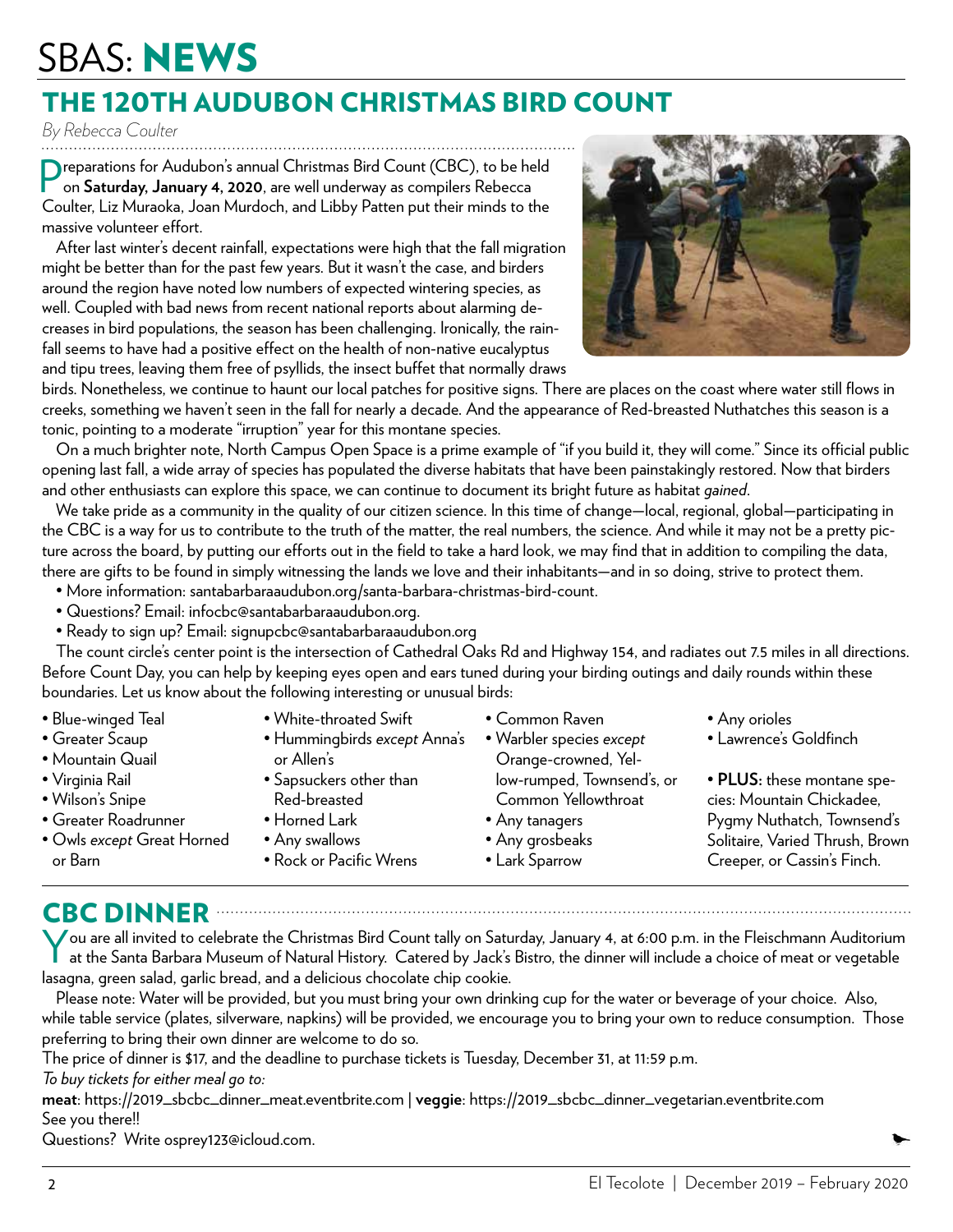## SBAS: NEWS

#### LOCAL CHRISTMAS BIRD COUNTS

**Carpinteria: Saturday, Dec. 14, 2019**  *Info*: John Callender, jbc@jbcsystems.com http://www.carpwithoutcars.org/cbc/ **La Purisima (Lompoc): Sunday, Dec. 15, 2019**  *Info:* Alex Abela, abela@lightspeed.net (805) 934-2873 **Santa Maria/Guadalupe: Sunday, Dec. 22, 2019**  *Info*: John Deacon, iseekbirds@verizon.net (805) 314-8201 **Cachuma: Friday, Dec. 27, 2019**  *Info*: Peter Schneekloth, peterschneekloth@yahoo.com (805) 450-6839 **Santa Barbara: Saturday, Jan. 4, 2020**  *Info*: infocbc@santabarbaraaudubon.org https://santabarbaraaudubon.org/santa-barbara-christ mas-bird-count. Also on Facebook **Santa Barbara Winter Bird Count for Kids: Saturday, Jan. 25, 2020 (***See inset at right)* 



#### FROM THE DESK OF KATHERINE EMERY, EXECUTIVE DIRECTOR

his column communicates to current and

T prospective members the projects SBAS is actively working on related to our three main focus areas: education, conservation, and science. The column will be updated regularly with current projects and goals. The stated current projects are an overview and not all-inclusive. Likewise, the goals summarize what each SBAS committee is working toward with occasional opportunities for current (or potential new) members to become more involved.

CURRENT PROJECTS: GOALS

#### **Education** • Preparing to teach Meet Your Wild Neighbors (MYWN) • Pilot 3rd grade MYWN curriculum • Assist college students in the establishment of Audubon in 6 local classrooms Campus Club at UCSB • Monthly bird walks, evening programs at SBMNH, and daily EITS outreach • Introduce and welcome 12 new families to SBAS via Winter • Organize Winter Bird Count 4 Kids (1/25/20) Bird Count 4 Kids **Conservation** • Researching bird impacts of proposed Lompoc Strauss • Advocacy for Strauss to mitigate negative impact on birdlife wind farm • Providing guidance and input on local fire and fuels manage- • Increase legal fund to protect local open spaces, wetlands, ment that impact birds and their habitat Protecting area open bird habitats, and ecosystems for future generations spaces (Goleta Parks, Facilities and Playgrounds Master Plan) . . . . . . . . . . . . **Science** • Water quality and invertebrate research at North Campus • College student monitoring of Tree Swallow and Bluebird Open Space and Coal Oil Point Reserve Nest Box project at Lake Los Carneros • Continue contributing work to archive Santa Barbara County • Observing White-tailed Kites (10 breeding events, 27 fledglings) & Purple Martins (8 nests, ~16-24 fledglings) Breeding Bird Study records to inform land management and • Supporting National Audubon citizen science Christmas Bird resource planning Count in Santa Barbara (1/4/20)



**Meet at the Stow House Parking Lot - 304 N. Los Carneros Road, Goleta For more information, please contact Education@SantaBarbaraAudubon.org**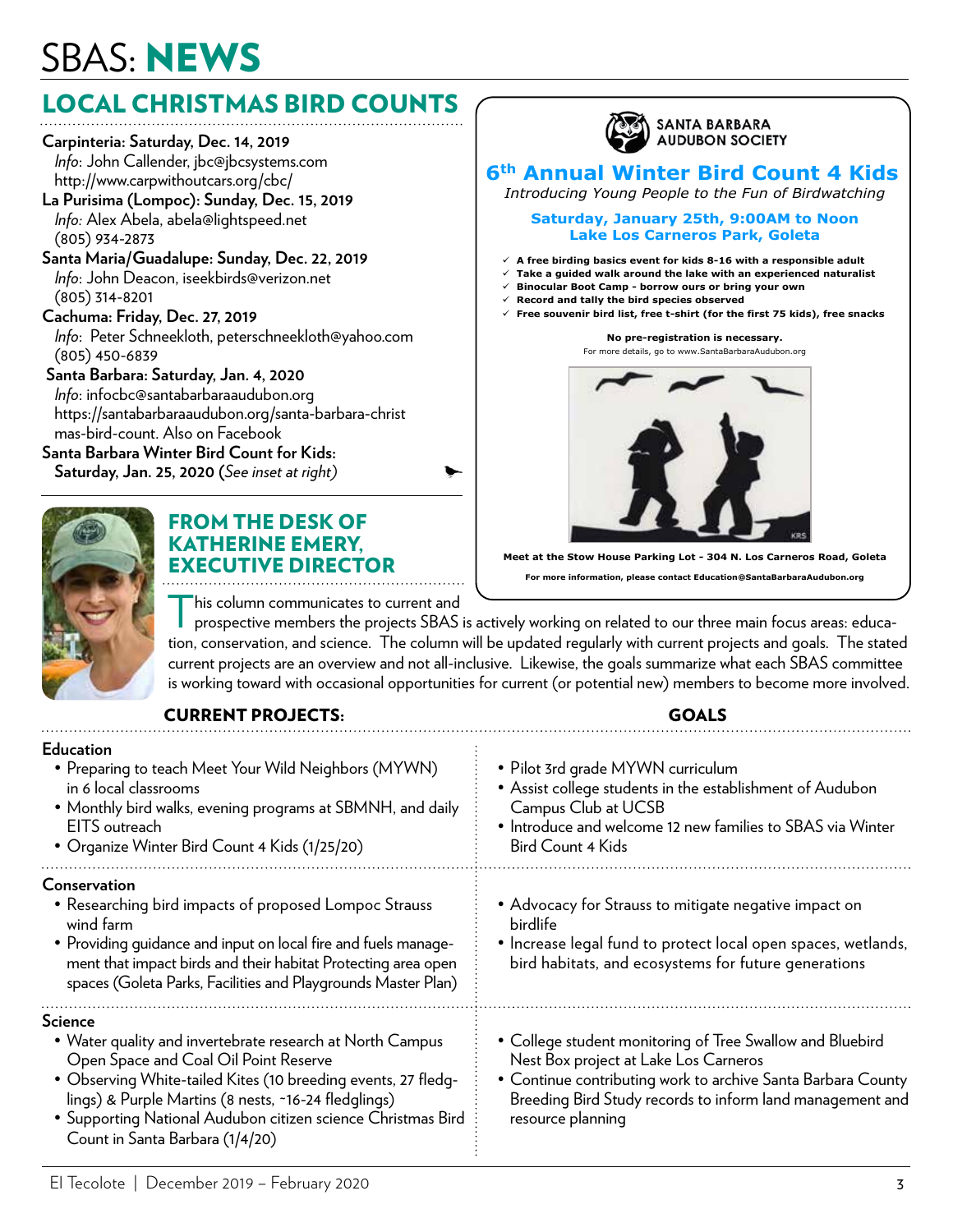## SBAS: EITS NEWS

#### "MEET YOUR WILD NEIGHBOR" CLASSROOM PROGRAM REVITALIZED

*By Hannah Atkinson, EITS Director*

F or almost two decades, classrooms of first- and second-grade students have clustered in delight around a very special pair of teachers. The star of the show is Max, a rescued Great Horned Owl, surrogate father to more than 70 orphaned owlets, and the morethan-20-year-old lead of the Meet Your Wild Neighbor program (MYWN). The program comes again to Santa Barbara elementary schools for the 2019-2020 school year, where it builds observation skills, respect for wildlife, and a love of nature for years to come.

MYWN is the flagship science and conservation education program of Santa Barbara Audubon Society. Across five weeks of colorful, hands-on learning, young students learn about wild birds and the ecosystems all around them. Founded in 2001 by former EITS Program Director Gabriele Drozdowski and her ever-present avian partner Max, it brought bird songs and riddles to the schools of Santa Barbara until her retirement in 2018.



*From top left: EITS Program Director Hannah Atkinson, SBAS Education Co-chairs Coni Edick and Jayne Wamsley, and new MYWN Teacher Patti Smart meet to develop new curriculum for 2019-2020.*

This year MYWN has a new team at the helm and a vibrant revamp to its classic curriculum. Alongside new SBAS Executive Director Katherine Emery, Education Co-Chairs Jayne Wamsley and Coni Edick, and EITS Program Director Hannah Atkinson, teacher Patti Smart will lead children through a curriculum about flight, anatomy, birdsong, and the lives of wild birds. Patti brings many years' experience as an elementary school teacher, where she developed wildlife curricula and led her students on neighborhood bird walks.

A bird walk kicks off the curriculum. On the first day with each new class, Patti gathers students for a stroll around the school area, softly pointing out feathered friends all around. This gets kids up and moving and introduces them to the concept of birds living active lives all around us as our "neighbors." Then, the curriculum digs into biology and ecology basics, building week after week on concepts of bird anatomy and life in the wild. Each session focuses on locally common birds, from the Acorn Woodpecker to the Red-tailed Hawk.

The program brings nature right into the classroom, when an EITS raptor handler brings out the day's special star from a sleek black carrier. Seeing a hawk, owl, or falcon on the glove, students learn about the birds' names and stories, what makes them special, and how they would live in the wild.

A final session returns outdoors on a field trip to Lake Los Carneros led by Patti and experienced EITS volunteers. There, equipped with a short birding list and new knowledge of birds and birdsong, kids get to circle the lake and meet their "wild neighbors" out in the sunshine, immersed in nature.

This year, the program is planned to visit half a dozen classrooms at schools throughout Santa Barbara. The 2019-2020 school year also debuts the program's 3rd-grade curriculum, building on its success with 1st- and 2nd-grade classes.

With its faithful crew of volunteers, birds, and administrators, Meet Your Wild Neighbor has delighted classrooms for many years and hopefully will continue for many more to come.

#### IN MEMORIAM

The birding community lost a good friend with the passing of Roger Milliken, who died in September. Moving with his family to Santa Barbara in 1967, he became a professor of chemistry at UCSB. Upon retirement, Roger pursue he birding community lost a good friend with the passing of Roger Milliken, who died in September. Moving with his family to tography and published his photographs in a book he co-authored with Adam Lewis called Birds of Lake Los Carneros. Many of us enjoyed meeting Roger while out birding. He was always good natured, helpful, and cheerful. Audubon extends sincere condolences to his family.

#### THANK YOU

To our generous donors -- we couldn't do it without you!

To all of you who work on our committees and events.

To the Santa Barbara Museum of Natural History for ongoing support.

To Peggy Kearns and Jeff Hanson for organizing our sold-out Premier Trip to Point Mugu.

To Trent Watanabe of the *Montecito Journal* and *Santa Barbara Sentinel* for generously and skillfully laying out this newsletter.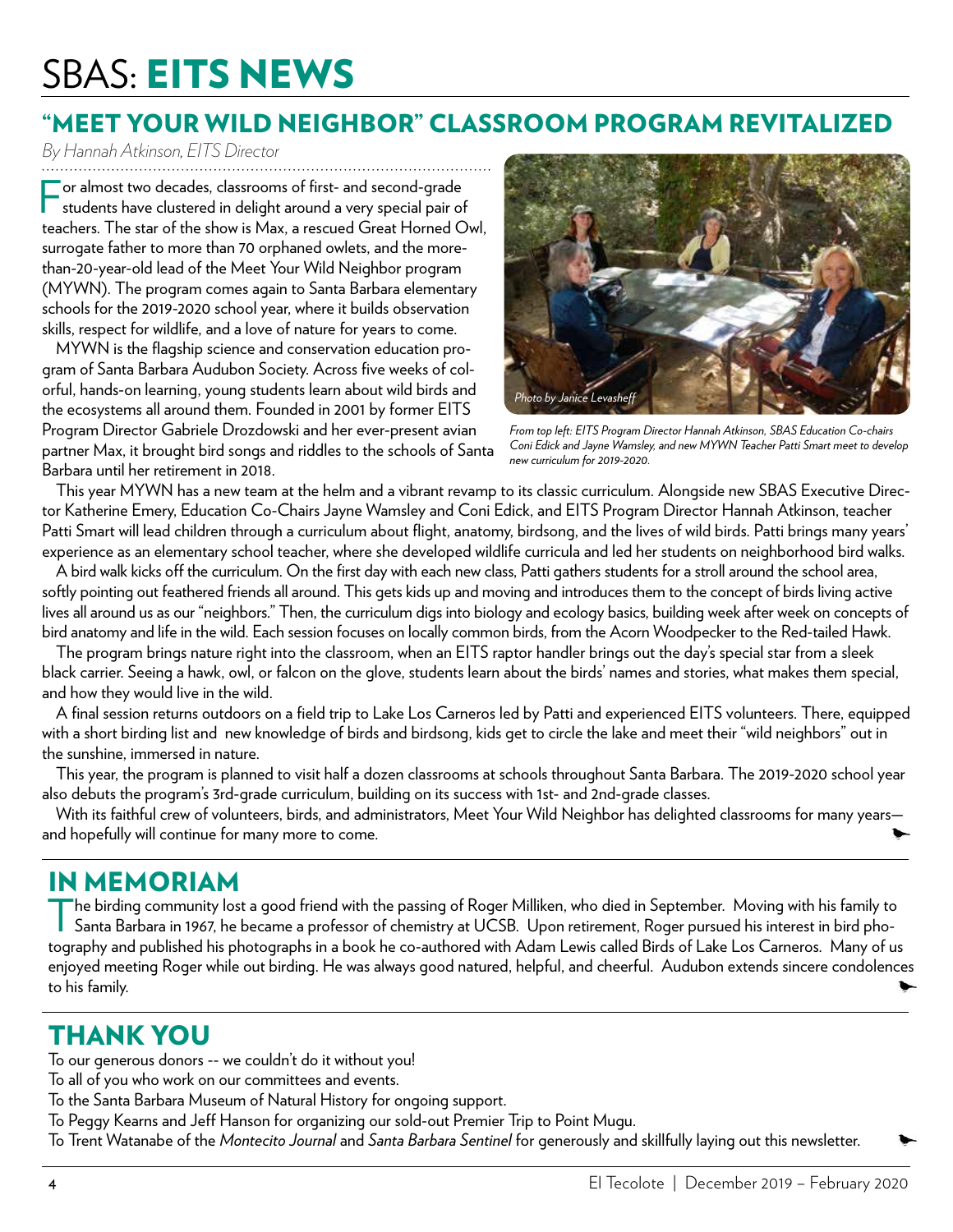## **VI UCSB ARTS & LECTURES** Thematic Learning Initiative

# **Kenneth Rosenberg**

**Three Billion Birds Lost: The Disappearance of North American Birds and What We Can Do About It**

A landmark study, recently published in the journal Science, documents the staggering loss of 1 in 4 North American birds since 1970. An applied conservation scientist at the Cornell Lab of Ornithology, lead author Kenneth Rosenberg will discuss the analysis that led to this sobering conclusion, what the loss of common birds signals about the health of our environment and what we can do to reverse these trends and restore bird populations.

**With thanks to our visionary partners, Lynda Weinman and Bruce Heavin, for their support of the Thematic Learning Initiative** **Co-presented with:**



**Wed, Jan 29 / 7:30 PM / Fleischmann Auditorium Santa Barbara Museum of Natural History FREE EVENT**



**(805) 893-3535 www.Thematic-Learning.org**



**FREE**

Wednesday

**Jan**

**29**

photo: Andy Eckerson, Cornell Lab of Ornithology (Sanderling)

**SANTA BARBARA**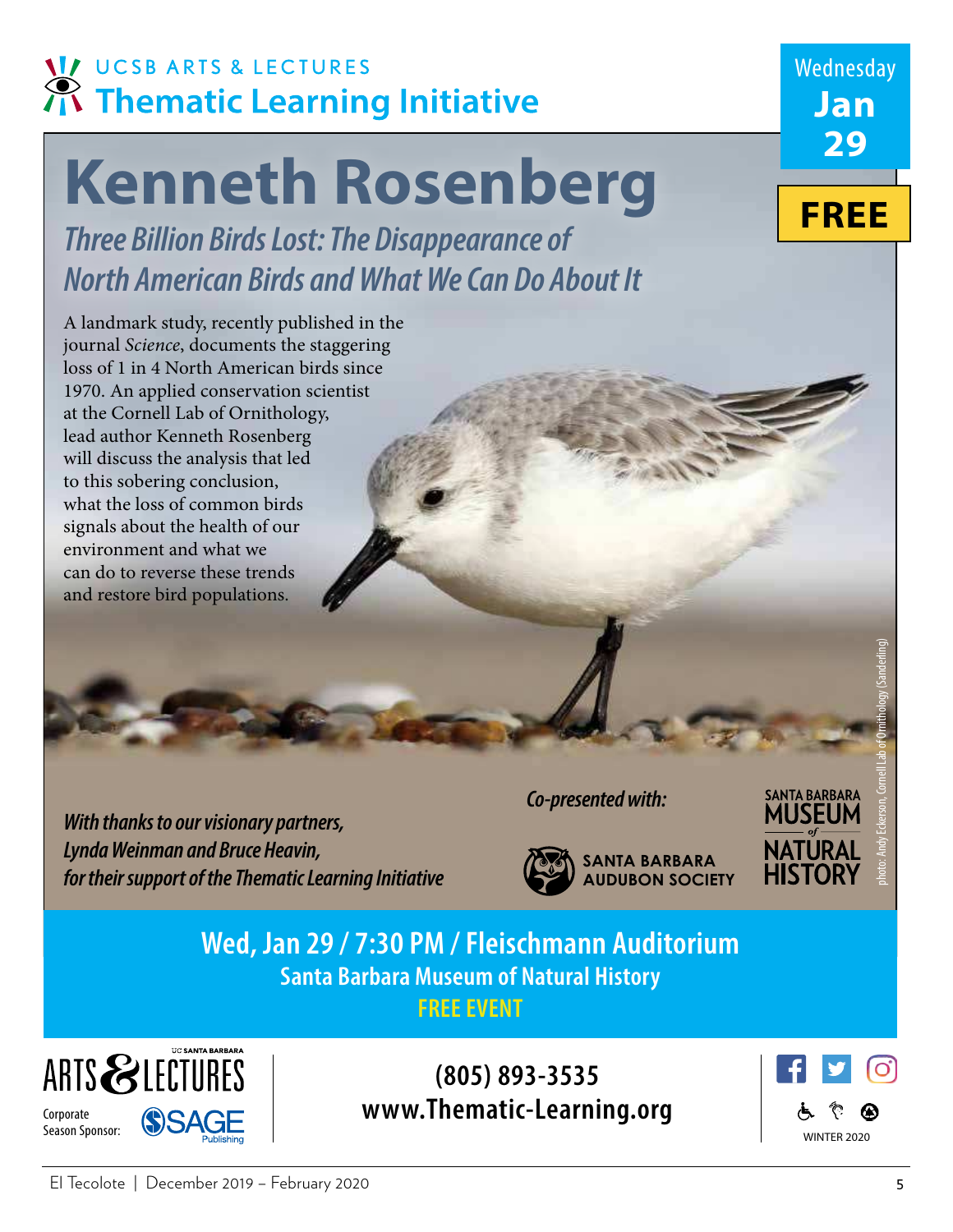## SBAS: NEWS

#### RODENT POISON

*By Melissa Riparetti-Stepien*

O ne tragic morning this summer a young California grey fox convulsed and died in our driveway. It had been visiting our yard for about a month, had been acting completely normal, and appeared very healthy. I called Santa Barbara County Animal Services in the early morning hours, as the Wildlife Care Network hadn't opened yet and I hoped to get the fox to an animal hospital. As soon as they arrived, the fox looked straight at me and died, its deep brown eyes turning instantly into gold as life left its precious body. The woman from animal services examined the body and told us the death was consistent with poisoning from eating a rodent or other animal that had itself ingested poison. She carefully wrapped the fox up to take it where it wouldn't harm another animal, who might in turn eat it. I was devastated and heartbroken at this loss.



Rodenticides are having a profound effect on both wildlife and domestic animals, and apex predators especially are suffering as they eat the contaminated rodents, causing lethal levels of chemicals to accumulate in their blood. Scientists call this biomagnifica-



**All Things Are Connected** "How Rodent Poisons Are Passed Up the Food Chain" *from the website Urban Carnivores*

tion, and it results in the death or illness of these remarkable creatures.

Santa Barbara county foothill neighborhoods, including my own, have witnessed an enormous loss of Great Horned Owls, Barn Owls, Western Screech Owls, hawks, grey foxes, bobcats, mountain lions and coyotes. The loss of these predators perversely causes the rodent populations to increase, as they would otherwise hunt and kill large numbers of pests such as gophers, mice, and rats. Thus, a vicious circle is established, and the problem that the rodenticides were meant to solve only becomes worse.

Many property owners don't realize that their gardeners use rat poisons. And many gardeners themselves are not aware of the effects that these poisons have on wildlife. Please check with your own gardeners, to be sure they do not use these substances.

Michael Kresky, author of the field guide *Animal Tracks and Scat* of California, told me about a Malibu County website that is extremely informative on the subject: poisonfreemalibu.org. It explains how poison travels up the wildlife food web and contaminates our environment. It also offers many effective ways to manage pests naturally, while keeping in mind the health and safety of our children, pets, wildlife and the preservation of the ecosystem here on our beloved California coast.

Every picture tells a story. I hope the image of this noble grey fox's death moves you to make the effort to learn about ways to control pests naturally.

#### OUR ANNUAL APPEAL

You have probably just received our Annual Appeal letter, asking for your support. Whether you are<br>a new or long-time member of Santa Barbara Audubon, you might ask why annual giving matters so a new or long-time member of Santa Barbara Audubon, you might ask why annual giving matters so much. The answer is that the Annual Appeal is our single most important fundraising effort. Each year, we create an annual budget to support the highest-quality Audubon experience, being mindful of the cost to our members. We include tax-deductible opportunities like the Annual Appeal for unrestricted giving to support all our activities. Gifts to the Annual Appeal are directed wherever the need is greatest, giving Audubon the flexibility to take advantage of emerging opportunities and to respond to unanticipated needs and challenges. Every gift, big or small, is important and greatly appreciated. Our Board leads the way with 100% participation. Thank you all! (Send a check to Santa Barbara Audubon Society, PO Box 5508, Santa Barbara, CA 93150 or visit our Website at SantaBarbaraAudubon.org to donate.)

#### ERRATA

In our September is-<br>
sue, one of our EITS n our September israptors that attended our Annual Get-together was misidentified: it was Puku, our Western Screech Owl, not Athena, who joined the fun at the picnic.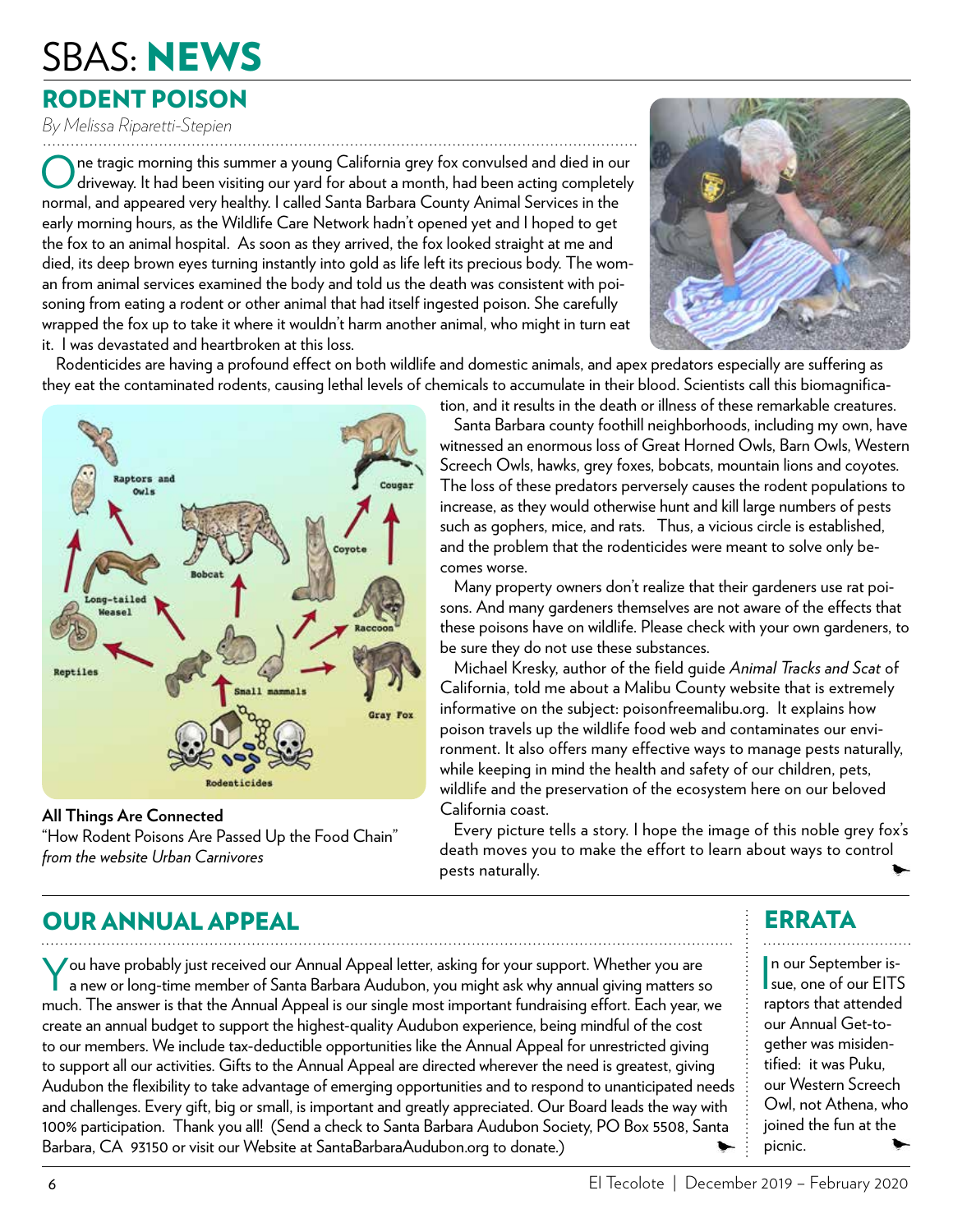## SBAS: PROGRAMS

#### **LIVING WITH PENGUINS—FILM AND Q & A**

*Presented by Naira De Gracia and Michael Love* 

#### *Wednesday, December 11, 2019, 7:30 p.m***. (Doors open 7:00 p.m. Join us for refreshments) Location: Farrand Hall, Santa Barbara Museum of Natural History**

Join biologist Naira De Gracia and filmmaker Michael Love for a screening of *Living with Penguins*, a<br>30-minute film that chronicles Naira's two 6-month seasons in Antarctica collecting data on breeding oin biologist Naira De Gracia and filmmaker Michael Love for a screening of *Living with Penguins*, a Gentoos and Chinstraps. It offers a rare and often humorous glimpse into the life of a field biologist living in a remote outpost with three other researchers. Naira's narration is a reflective journal that both ed-

ucates about these flightless birds and examines the spiritual rewards of working in a starkly beautiful place. After the screening, both presenters will speak briefly, followed by Q & A. Naira De Gracia is a field biologist who works at remote sites monitoring wildlife and habitat restoration. Michael Love is a prizewinning filmmaker specializing in natural history projects locally and nationally. He has had seven films selected for the Santa Barbara International Film Festival and is now at work on *Endangered in California*, a film and series about endangered species in California that have been brought back from the brink of extinction.

### **BIRDING PERU WITH FOUR GUIDES FROM FOUR CONTINENTS**

*Presented by Satie Airame and Jeff Chemnick*

#### *Wednesday, January 22, 2020, 7:30 p.m.*

#### **(Doors open 7:00 p.m. Join us for refreshments) Location: Farrand Hall, Santa Barbara Museum of Natural History**

K nown popularly as "the birdiest road in the world," Peru's Manu Road spans<br>An enormous elevational gradient from 500 to 11,500 feet, including high an enormous elevational gradient from 500 to 11,500 feet, including high Andes, puna grassland, cloud forest, montane forest, and lowland Amazon forest. These diverse habitats are protected in Manu National Park, where more than 1,000 bird species live. Presenters Satie Airame and Jeff Chemnick birded the Manu Road for the first time in June 1999. Twenty years later, in May 2019, they returned with 3 birding experts: Alfred Twinomujuni from Uganda, Phub Dorji from Bhutan, and Raphael Santos from Brazil. In 3 weeks, this mul-

tinational team saw and heard 538 bird species! Enjoy an inspiring photographic journey about birds of Manu with informative and colorful narration by Airame and Chemnick.

Satie Airame is Assistant Dean for Academic Programs at UCSB's Bren School of Environmental Science & Management. She received a Ph.D. in ecology from the University of Chicago in 1999. Jeff Chemnick is a research associate at Ganna Walska Lotusland and an authority on Mexican cycads. He owns and operates Aloes in Wonderland, a specialty nursery in Santa Barbara, where he has lived since 1981. Jeff leads botanical and ornithological ecotours throughout Mexico.

#### **FLY ME TO THE MOON: BIRD MIGRATION MYTHS AND REALITIES**

*Presented by Frank DeMartino*

#### *Wednesday, February 26, 2020, 7:30 p.m.* **(Doors open 7:00 p.m. Join us for refreshments) Location: Farrand Hall, Santa Barbara Museum of Natural History**

M igration is one of the most amazing feats that birds perform. Humanity has been fascinated by the pattern of appearing and disappearing birds for millennia. Understanding migration is a key step to recognizing the challenges and threats facing birds on a regular basis. We will look at some of the myths that have surrounded migration through the ages and some that persist even today. We will highlight some of the many obstacles migrating birds face and the incredible ways that they have evolved to deal with them. Finally, we will look at current conservation issues that pertain to migration, and at current conservation efforts like Cornell's Seven Simple Actions to Bring Birds Back.

Frank DeMartino is an avid birdwatcher whose passion for birds has led him to serve on the board for both Ventura Audubon Society and Conejo Valley Audubon Society. Currently, he serves as the President for CVAS and he opened a Wild Birds Unlimited store in Ventura in 2017.





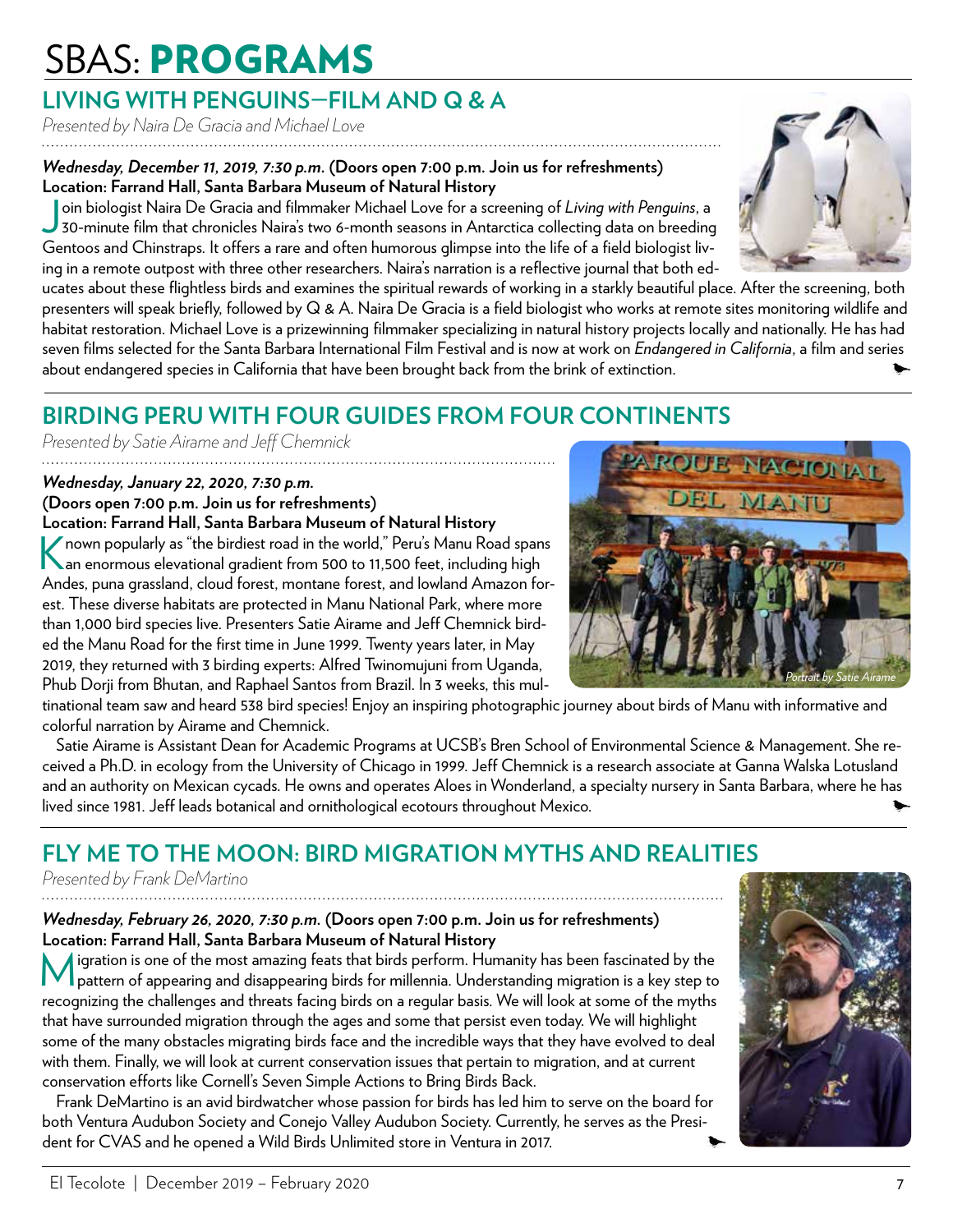## **SBAS: SPECIAL FIELD TRIPS**

#### **DUCK PONDS/WETLANDS (NEXT TO POINT MUGU NAVAL AIR STATION)**

*Saturday, February 22, 2020, 8:00 a.m. - 12:00 noon*

No reservations are necessary

*Target Birds:* Waterfowl, Virginia Rails, Peregrine Falcons, American Bitterns, White-faced Ibises, Yellow-headed Blackbirds, Vermilion Flycatchers, etc.

*Trip Leaders:* Peggy Kearns, Jeff Hanson

Please meet us at the Duck Ponds/Wetlands at 8:00 a.m. sharp!

*Directions:* Take Hwy 101 to Oxnard. Exit Rice Ave and go toward the ocean, straight to the Hueneme Rd turnoff. Head west on Hueneme Rd and turn left on Casper Rd. Proceed about a mile to the end of Casper Rd. Turn left into the Duck Ponds/Wetlands. Please park on the paved road near the drainage ditch. We will bird on foot for approximately 3 miles. We must remain as a group. This is a private area and a wonderful opportunity.

#### **SANDHILL CRANE OVERNIGHT FIELD TRIP**

#### *Saturday and Sunday, February 15 and 16, 2020* **(This is Presidents Day weekend.)**

You must arrange your own travel and overnight accommodations. You do not need to reserve a space on the field trip itself.

*Target Birds:* Sandhill Cranes, White-faced Ibises, Burrowing Owls, Common Moorhens, Horned Larks, Loggerhead Shrikes, Lark Sparrows, Blue-winged Teals, Marsh Wrens, Great Horned Owls, plus many other species. *Leaders:* Peggy Kearns and Jeff Hanson, Jack Sanford (Leader Emeritus) *Cost:* Campground fees \$20 per night plus a \$7.99 charge per reservation. Mo-

tels are 20 minutes away in Lost Hills or Delano, cost varies.

Questions? Contact Jeff at 805-964-8854 or jlh749@cox.net

This SBAS field trip will visit the Colonel Allensworth State Historic Park

(CASHP), the Atwell Island Wetlands, the Pixley National Wildlife Refuge and



the Kern National Wildlife Refuge. It will be an overnight trip with camping at one of two places. CASHP has a nice campground with showers. As a backup we can primitive camp at the Kern National Wildlife Refuge. Participants must make their own vehicle arrangements and bring the necessary camping and personal gear, layers of clothes, food and drink, plus birding equipment.

It is approximately 230 miles to CASHP from SB depending upon the route.

We will not caravan, but rather each participant will travel from the SB area at approximately 6:00 a.m. on Saturday or sooner to the CASHP campground. We will meet just outside the park at 12:00 noon +/- 15 minutes.

By car, take Hwy 101 to Paso Robles. Take Hwy 46 east to Lost Hills. Once you cross Hwy 5 continue for 18 miles to Hwy 43. Turn left (north) on Hwy 43 for approximately 15 miles to CASHP.

Another option is to take Hwy 101 south to Hwy 126 to Hwy 5 north to Hwy 46. Take Hwy 46 east to Hwy 43. Turn north (left on Hwy 43) to CASHP.

 We will bird Allensworth for a very short time, looking for Burrowing Owls, etc. At approximately 12:45 p.m. we will travel to Atwell Island Wetlands. This is a newer BLM 7000 acre restoration project with a viewing platform overlooking the wetlands. After that (between 4:00 and 5:00 p.m.), we will travel to Pixley National Wildlife Refuge and view the Sandhill Cranes and Ibises coming in until dark. After Sunday breakfast we will bird the Kern National Wildlife Refuge for several hours (9:00 a.m. - noon) and then begin our return trip home.

## **SBAS: FIELD TRIPS**

#### **LAKE LOS CARNEROS COUNTY PARK**

*Saturday, December 14, 2019, 8:00 a.m.-11:00 a.m.*

*Target Birds:* Freshwater ducks and other waterfowl, raptors, winter woodland birds.

*Leader:* Rob Lindsay

*Directions:* From HWY 101, exit at Los Carneros Rd and turn inland. Proceed through the roundabout (Calle Real) and continue to the park entrance (on your right at the fire station). Or, from Cathedral Oaks Rd, turn oceanward on Los Carneros Rd and continue to the park entrance on your left. Park in the designated parking area past the fire station at the entrance to the Railroad Museum. Contact Rob Lindsay (ThisIsRobLindsay@gmail.com) if you have questions.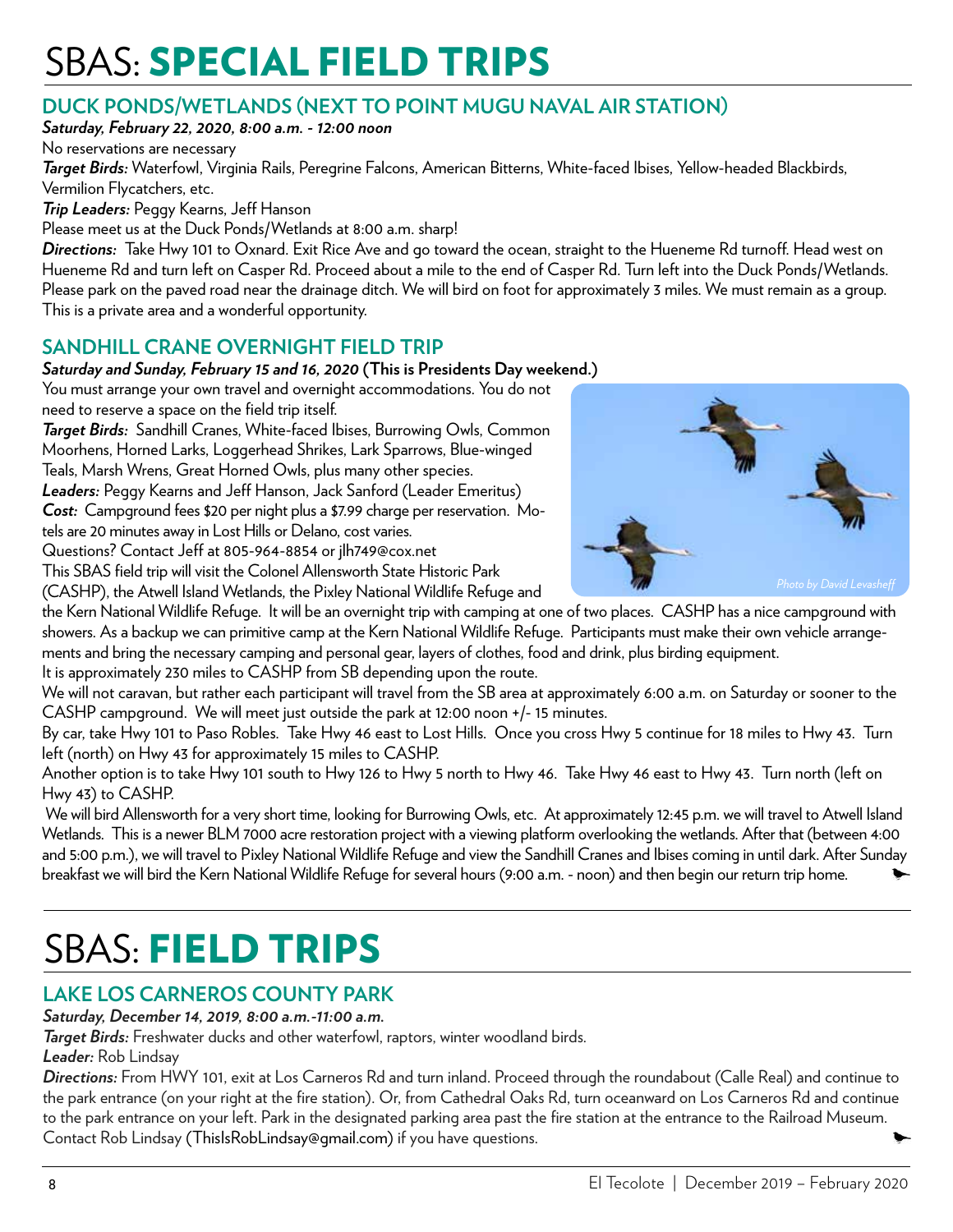#### **FIELD TRIPS CONTINUED...**

#### **HOLLISTER RANCH**

*Saturday, January 11, 2020, 8:00 a.m.-1:00 p.m. (7:45 a.m. at mandatory carpool location)* Reservations are required due to a limited number of vehicles allowed on the Ranch

*Target Birds:* Songbirds, ocean and pond waterfowl, raptors, and perhaps an owl or two

*Leader:* Guy Tingos

#### *Reservations are required:*

Please email Rob Lindsay (ThisIsRobLindsay@gmail.com) on or before **January 4** to reserve your place. Please let Rob know if you are willing to drive your vehicle and how many people it will hold. Your reservation will be confirmed by email.

*Directions:* The carpool will be organized near the entrance to the ranch. Exit Hwy 101 at Gaviota State Park (20 miles north of Santa Barbara). As you approach the park entrance, keep on the road that forks right and goes uphill. Just beyond the top of that hill is a parking area where carpooling will be organized. We **must** carpool as we are limited to 5 vehicles. Bring water, snack or lunch, and wear comfortable shoes. Binoculars and spotting scopes are useful.

Don't miss out on this opportunity to bird the private and unique Hollister Ranch!

#### **LAKE CACHUMA WINTER WILDLIFE (EAGLE) BOAT CRUISE**

*Saturday, February 8, 2020, 10:00 a.m.-1:00 p.m. (9:45 check-in time at boat dock)*

*Cost:* **\$15 for the boat trip payable on the boat, plus \$10 per car fee for entering the Lake Cachuma County Park** *Limit:* **30** people. You must **email** Rob Lindsay (ThisisRobLindsay@gmail.com) to make a reservation on or before **February 1.**  He will confirm your reservation.

*Leader:* Park Naturalist Rosey Bishop

*Targe*t Birds: Bald Eagles, White Pelicans, Grebes, Common Loons, sea- and waterbirds, ducks, Ospreys, Great-tailed Grackles, Peregrine Falcons, etc.

*Directions:* Take Hwy 154 to Lake Cachuma County Park and park near the boat launching area and the Fishing and Tackle shop. We should be back around 1:00 p.m.

Don't miss this great opportunity to get out on the lake with a Park Naturalist!

#### A WARM WELCOME TO OUR NEW MEMBERS

*Welcome to everyone who has joined our Chapter, or National Audubon, or both!*

James Balker\*\* Dolores Barcroft\*\* Duffie Bart\*\* Patrick Bartz\* Victoria Blunt\*\* Paul Bower\*\* Peter Brunies\*\* Meredith Byrne\* Mirna Cannon\* Dorothy A. Chasse'\* Patricia A. Cokeley\*\* Silvia Corral\*\* Margaret Dear\*\* Nancy Donahoe\*\* Dennis Doordan\* Sally & Steven Faulstich\*\*\* Richard Garcia\*\* Carolyn Geiger\* Stephanie Glatt\*\*\* Marcia Green\*\* Mimi Hildbrand\*\* Pamela Hull\* Vikki Hunt\*\* Wendy Kanter\* Mary Kehano\*\* Tandy Kenward\*\* Michelle Labrecque & Jeff Haller\* Aliisa Lee\*\* Ann Lewin\*\* Francisco Lomeli\*\* Lenore Los\*\* Kathy Lu\*\* Nancy Lynn\*\* Elsie Magennis\*\* Maxwell Martin\* Sharon McBride\*\* Duncan & Suzanne Mellichamp\*\*\* Susan Montpas\*\* Salvador Munoz\*\* Jerami Prendiville\* Kimberly Pueschel\*\* Rachel Rhodes\*\* Sereta Robinson\*\* Dorothea Rodman\*\* Louise Russell\*\* Martha Sadler\* Carol Saunders\*\* Nancy Schooler\*\*\* Victoria Shorr\*\* Patti Smart\* Andrea Speraw\* Betty Stein\*\* Mary Stillman\*\* William Stratton\*\* J. Talbott\*\* Carlos Tolar\*\* Rose Walter\*\* Jane Warnet\*\* Stephen Wheeler\* Roger Wilde\*\* Jeri Williams\* Gisela Wright\*\* \* - Chapter Member \*\* - National Member \*\*\* - Chapter and National Member

*Many thanks to those of you who have recently joined or renewed. Your chapter membership is key to our success! If you have questions about your membership status, or want to know more about the difference between national and chapter memberships, please contact Janice Levasheff, Membership Chair, at Membership@SantaBarbaraAudubon.org.*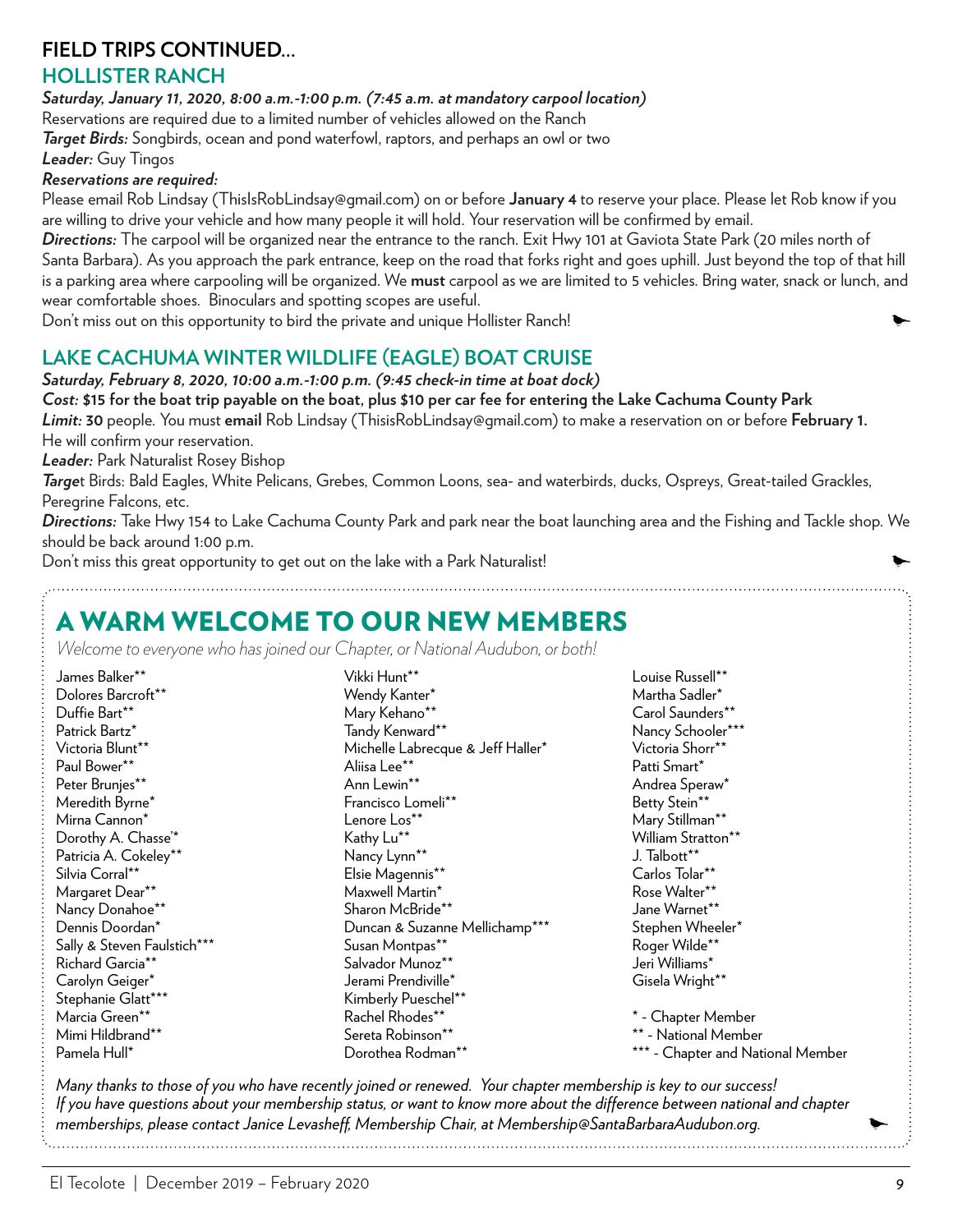## **SBAS: FRIDAY BIRD WALKS**

*Join us for two Friday Bird Walks each month. For questions, please contact Peter Thompson at Birdwalks@SantaBarbaraAudubon.org.*

#### **SANTA BARBARA HARBOR**

*December 6, 2019 (8:30 a.m - 10:30 a.m.)*

*Target Birds:* Waterfowl, shorebirds, Peregrine Falcon(s), songbirds

*Directions:* We will meet on the sidewalk next to the Sea Landing Sport Fishing Building (301 W. Cabrillo Blvd). All birders should park on Bath St or Mason St (no time limit) or use paid city lot parking. We will bird the SB Harbor and Stearns Wharf area.

#### **ARROYO BURRO SCHOOL OPEN SPACE**

*December 20, 2019 (8:30 a.m - 10:30 a.m.)*

*Target Birds:* Warblers, woodpeckers, raptors

*Directions:* From Hwy 101 from either direction, take the Las Positas Rd offramp. Turn toward the ocean (away from the mountains). Turn right on Modoc Rd. Turn left on Palermo Dr. Follow Palermo Dr all the way to the end and park. We will meet by the locked gate.

#### *BONUS SPECIAL BIRD WALK/FIELD TRIP FOR SB AUDUBON MEMBERS ONLY:* **SAND POINT ROAD BIRD WALK/FIELD TRIP (SANDYLAND)**

#### *January 10, 2020 (8:30 a.m - 10:30 a.m.)*

*Target Birds:* Long-billed curlews, Great Egrets, Snowy Egrets, Ospreys, White-tailed Kites, waterfowl, sandpipers, etc. *Trip Leaders:* Peggy Kearns and Jeff Hanson

A bonus Bird Walk/Field Trip—don't miss this one! We have received permission to offer a Friday SB Audubon Birding Field Trip for a limited number (20) of SB Audubon Society members (only) at the Sand Point Rd private-gated community.

Enjoy this opportunity to bird the Carpinteria Salt Marsh from Sand Point Rd. Unfortunately only a limited number of birders will be allowed to sign up for this bird walk/field trip, so if interested please email Peter Thompson at sbasbirds@yahoo.com asap. Leave name and phone number or email address and Peter will confirm your reservation.

*Directions:* To get to the Sand Point Rd entrance, take the Santa Claus Lane exit off Hwy 101 and follow Santa Claus Ln to the southeast end. Parking is available in the business area just before Santa Claus Ln enters Hwy 101 south. We will meet near the Sand Point Rd entrance and proceed from there on foot.

#### **NORTH CAMPUS OPEN SPACE**

#### *January 24, 2020 (8:30 a.m - 10:30 a.m.)*

*Target Birds:* Herons, egrets, raptors, waders

*Directions:* From Hwy 101 in Goleta, exit at Storke Rd. Turn toward ocean, proceed to Whittier Dr, and turn right. Proceed to first cross-street (Whitman) and park on the street. We will meet at this intersection.

#### **LAKE LOS CARNEROS**

*February 7, 2020 (8:30 a.m - 10:30 a.m.) Target Birds:* Waterfowl, winter songbirds, raptors *Directions:* From Hwy 101, take the Los Carneros exit offramp and head toward the mountains (Stow House on the right). We will park behind the fire station.

#### **ANDREE CLARK BIRD REFUGE**

*February 21, 2020 (8:30 a.m - 10:30 a.m.) Target Birds:* Waterfowl, herons, egrets

*Directions:* From Hwy 101, exit at Hot Springs Rd and turn toward the ocean. Turn right on Los Patos Way and park in the lot on the left. We will meet at the lot.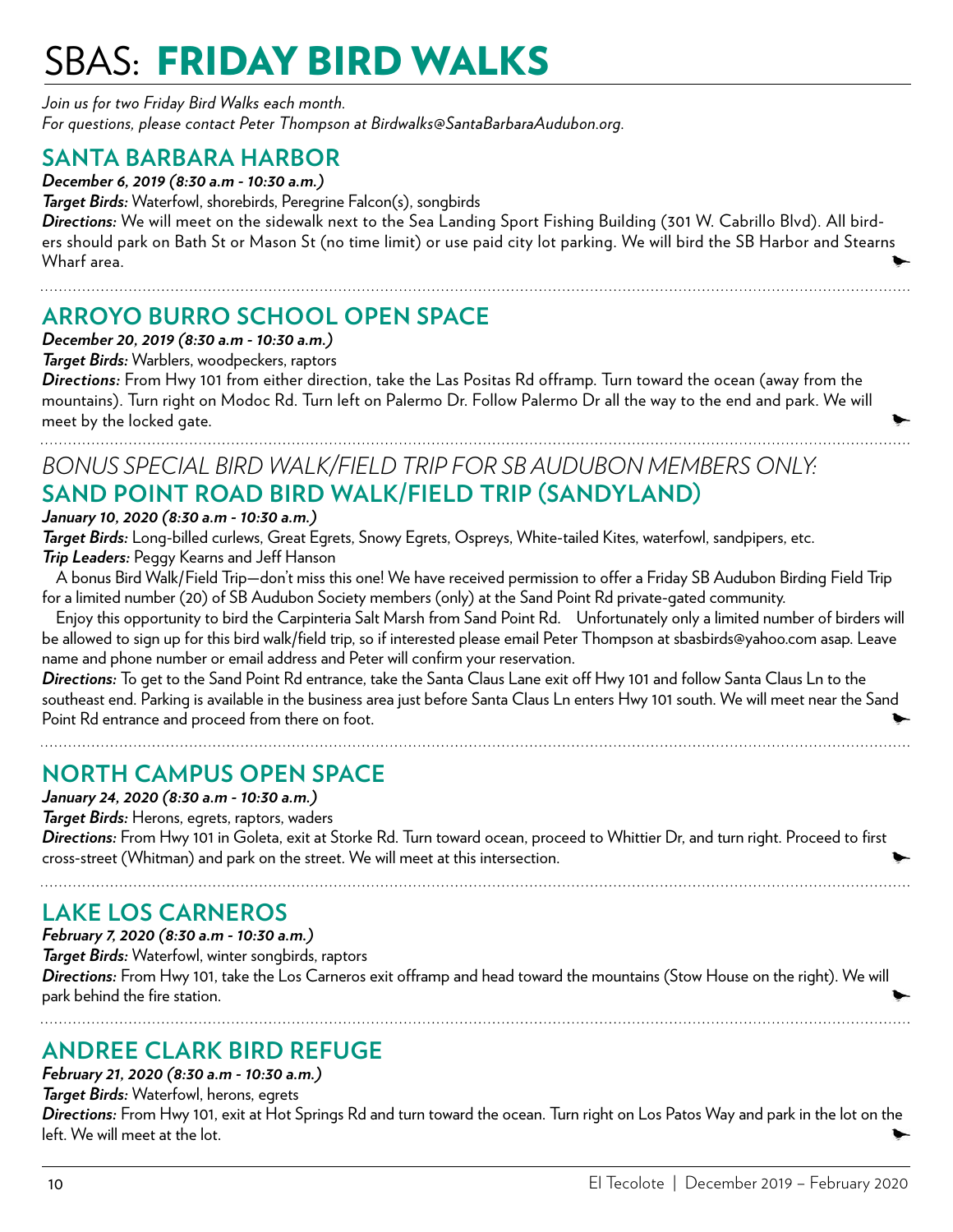## SO MANY WAYS TO GIVE . . .

#### **Gift a Chapter Membership!**

It's a gift that gives all year to your giftee and local birds! Chapter memberships are separate from National Audubon memberships. 100% of your dues is put to work locally toward our efforts in education, conservation, science, and advocacy. Personal contact information is never sold or shared with a third-party organization. Membership application can be found in this newsletter, or go to our website at http://santabarbaraaudubon.org/join-sbas/

**Smile!** Remember to do all your on-line shopping through smile.amazon.com. Register once and select Santa Barbara Audubon Society as your charity. Thereafter, every time you shop at smile.amazon.com, Amazon will donate 0.5% of your purchase amount to SBAS – all year round and at no extra cost to you!

#### **Double down for the birds!**

Many corporations have a program where they will match their employees' donations to charity. Consider asking your employer if they have such a program.

#### **Planned Giving:**

Consider leaving a legacy for future generations. Please talk with your financial or legal advisor about different ways you can make a bequest to Santa Barbara Audubon Society and preserve what you cherish. If you have already included a bequest to SBAS in your estate plan, THANK YOU. You have the option to be recognized as a member of our Tecolote Circle. If you choose to do so, please let us know.

#### **Direct Qualified Charitable Distribution:**

If you are age 70.5 or older, you can support our local birds with this incredible tax saving gift! Ask your IRA custodian to direct funds from your IRA to a qualified charity such as Santa Barbara Audubon. The amount you direct will satisfy part of your Required Minimum Distribution. There are other tax advantages as well. Certain rules must be met. Please consult your financial/tax advisor and IRA administrator first.



*Santa Barbara Audubon hosted Audubon California's Central Coast Council Meeting on September 21 at Coal Oil Point Nature Reserve.*